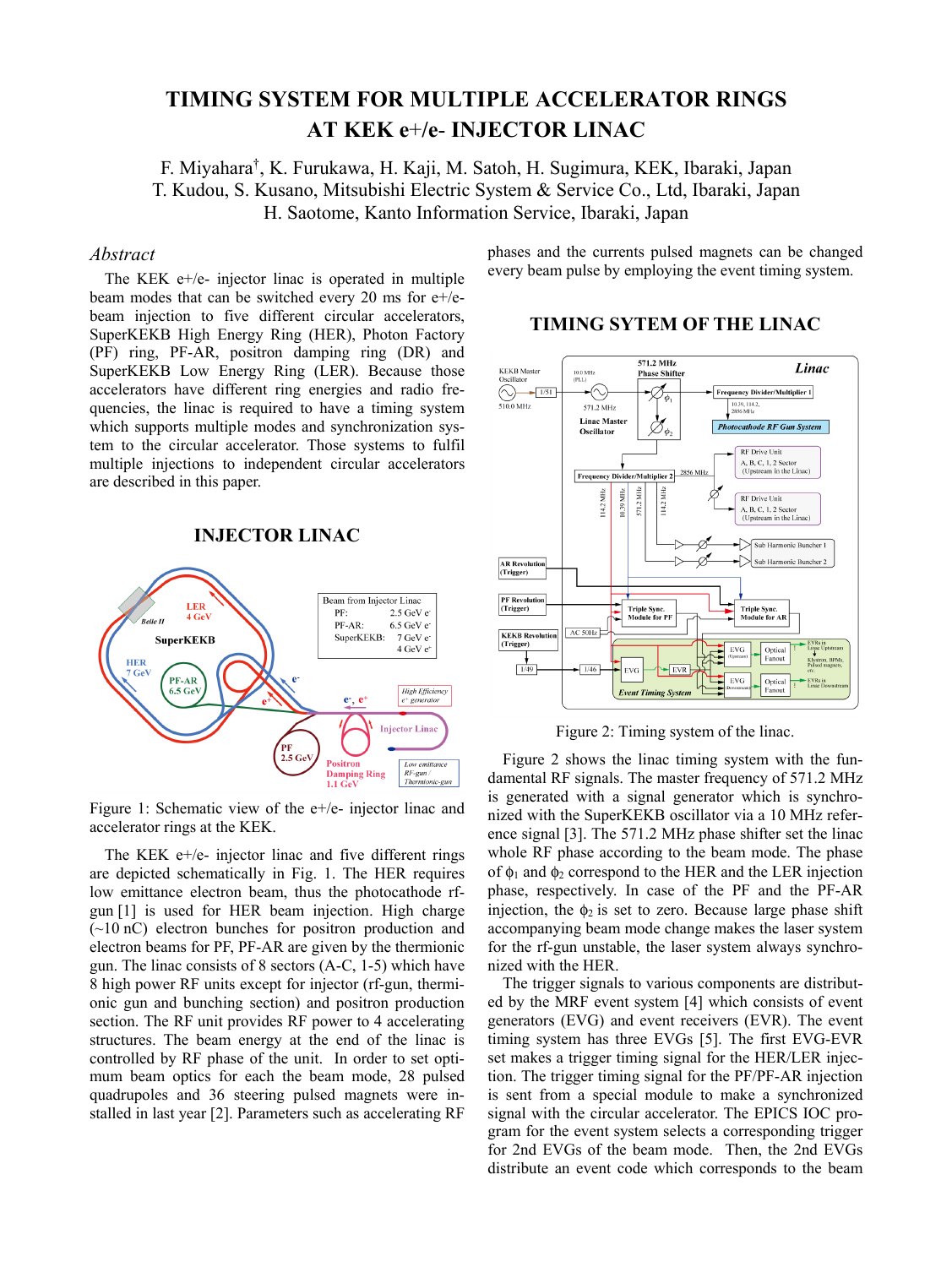mode and a data buffer including some parameters such as a the HER/HER/PDR injection RF bucket number, setting current of pulsed magnets. Because the external RF clock used in the event system depends on the beam mode, the phase of the event system could be varied every pulse.

# **BEAM INJECTION TO A CIRCULAR AC-CELERATOR WITH DIFERENT RF**

*Synchronization System* 



synchronization failure rate. White dots show the PF RF in the past 3 years. The colour band represents the synchronization failure rate at the frequency which was estimated by a simulation in a condition of synchronization width of 500 ps and 114.237423 MHz of the linac RF.

Since the event system uses the 114.2 MHz clock which is generated by the linac RF system that uses common sub-harmonic frequency of the 10.39 MHz, the linac beam timing synchronized with HER/LER revolution timing periodically. However, the PF and the PF-AR are not synchronized to the linac because the two accelerators use independent RFs. In that case, to generate the RF for the linac from the RF of the circular accelerator [6] in every pulse is one of the ways. We plan to use the rfgun for the beam injection to the PF/PF-AR. In that case it is difficult to adopt the way in our system because the laser system requires stable radio frequencies. Thus, we take the way to use chance synchronization of the linac RF and the PF/PF-AR revolution frequency. The triple sync module shown in the Fig. 2 outputs a signal to the event system on a timing when the linac RF (114.2 and 10.39 MHz) is synchronized with a revolution timing of the circular accelerator every 20 ms. The width of synchronization (Γ*syc*) can be changed. Because the synchronization probability depends on the linac and the circular accelerator RFs, there could be no chance event in a certain period of time. In order to operate the klystron stably, a regular interval of the trigger  $(20±2 \text{ ms in our case})$  is required. In case of no synchronized event in a waiting time  $(-0.9 \text{ ms})$  from the 50 Hz trigger input, the module send a trigger output to the event system and a veto signal to the thermionic gun. Figure 3 shows the variation of the PF RF and the synchronization failure rate. The annual variation of the PF RF is about 15 kHz owing to the circumference compensation of the ring. The RFs and variations in a day/year are summarized in Table 1. A very low synchronization probability region is found around 500.093 MHz, but there is no such a region in the operating frequency. We can enlarge the probability of the synchronization by increasing the  $\Gamma_{\text{src}}$ , but it is trade-off for the beam injection phase jitter.

Table1: RF and Its Variation in a Year/Day

| <b>Ring Accel-</b><br>erator | <b>Frequency</b> | Annual<br><b>Variation</b> | <b>Variation</b><br>in a day |
|------------------------------|------------------|----------------------------|------------------------------|
| SuperKEKB                    | 508.88 MHz       | $\sim$ 300 Hz              | $\sim$ 10 Hz                 |
| РF                           | 500.11 MHz       | $\sim$ 15 KHz              | $\sim$ 1 kHz                 |
| PF-AR                        | 508.57 MHz       | $\sim$ 1.5 kHz             | $\sim$ 200 Hz                |

# *Resynchronized Delay*



Figure 4: Layout of papers.

To keep reproducibility of the current to the pulsed magnet, the power supply of the magnet requires precise trigger timing which is 3 ms before the beam arrival time. Then, the trigger should be the first timing in the timing system and it is generated by the chance synchronization in case of PF/PF-AR beam injection. Because the RF used in the event system is different from the PF/PF-AR one, a simple 3 ms delayed beam trigger leads to injection to outside the separatrix or an unexpected RF bucket. Thus, we have developed the way finding a synchronized timing after arbitrary delay from the first synchronized timing. Figure 4 shows the relation of trigger signals (the output of the triple sync module, the pulsed magnet, the beam timing), the RF of the linac and the revolution signal from